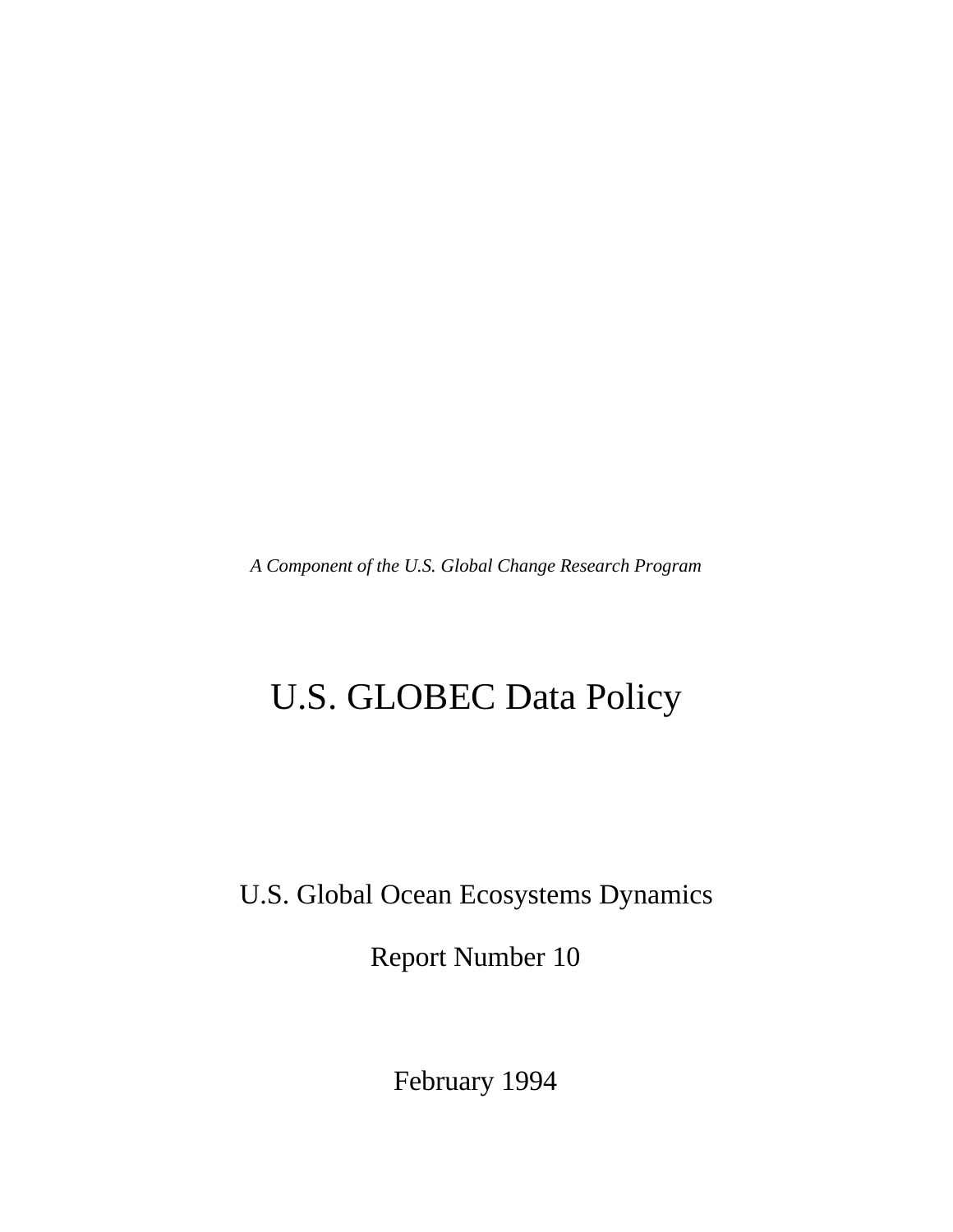# **U.S. GLOBEC**

# *Global Ocean Ecosystems Dynamics*

*A Component of the U.S. Global Change Research Program*

# *U.S. GLOBEC Data Policy*

*Report Number 10*

*February 1994*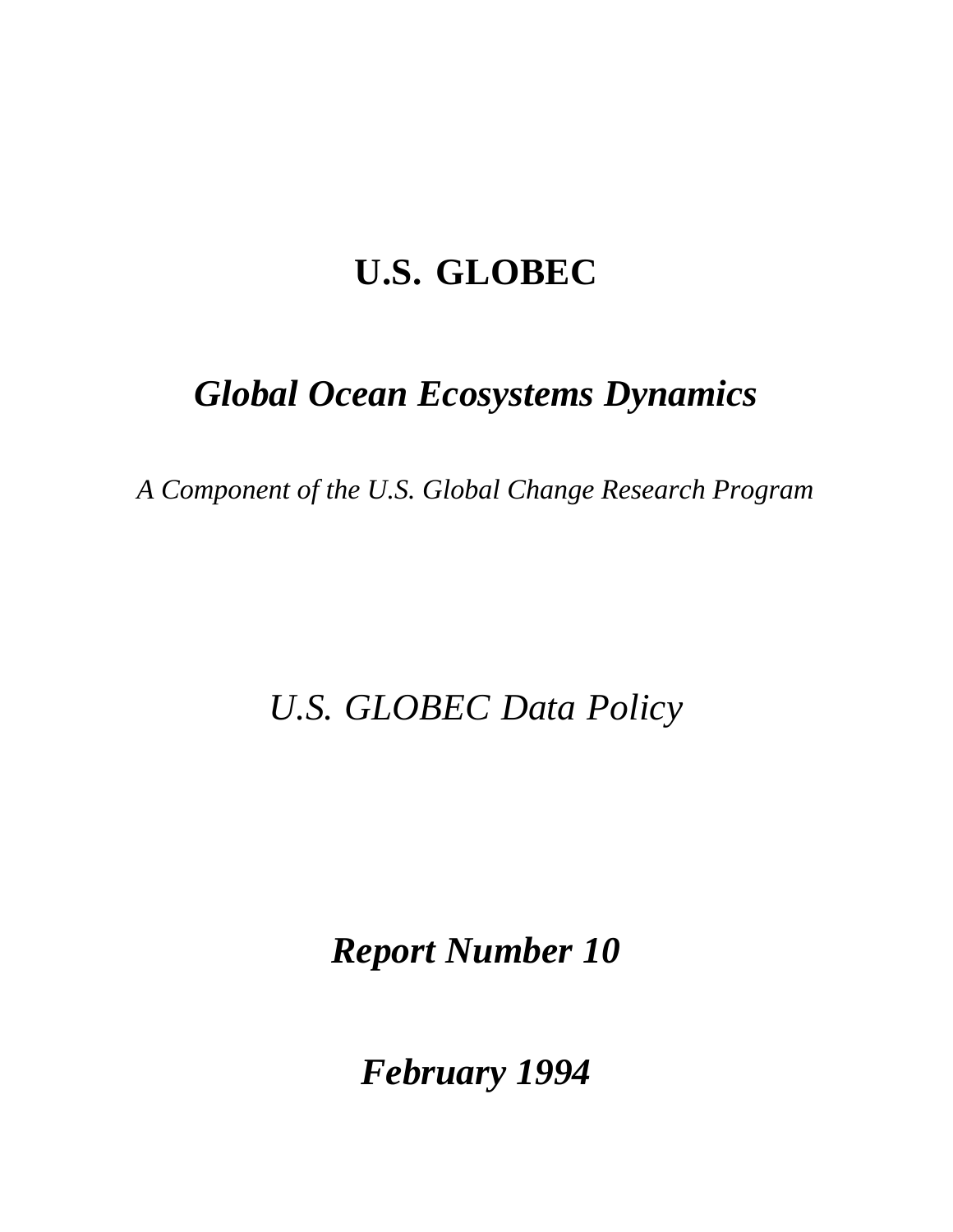This document describes the U.S. GLOBEC data policy. It developed from meetings and discussions among the Data Management Subcommittee of the U.S. GLOBEC program and from input from funded U.S. GLOBEC scientists. Chair of the subcommittee is Leonard Walstad. Other members of the committee are Ronald Fauquet, Glenn Flierl, Don Olson, Peter Ortner, Sharon Smith and Peter Wiebe.

Produced by

U.S. GLOBEC Scientific Steering Committee Coordinating Office Division of Environmental Studies University of California Davis, CA 95616-8576 Phone: 916-752-4163 FAX: 916-752-3350 Email: T.POWELL (Omnet) hpbatchelder@ucdavis.edu (Internet)

Additional copies of this report may be obtained from the above address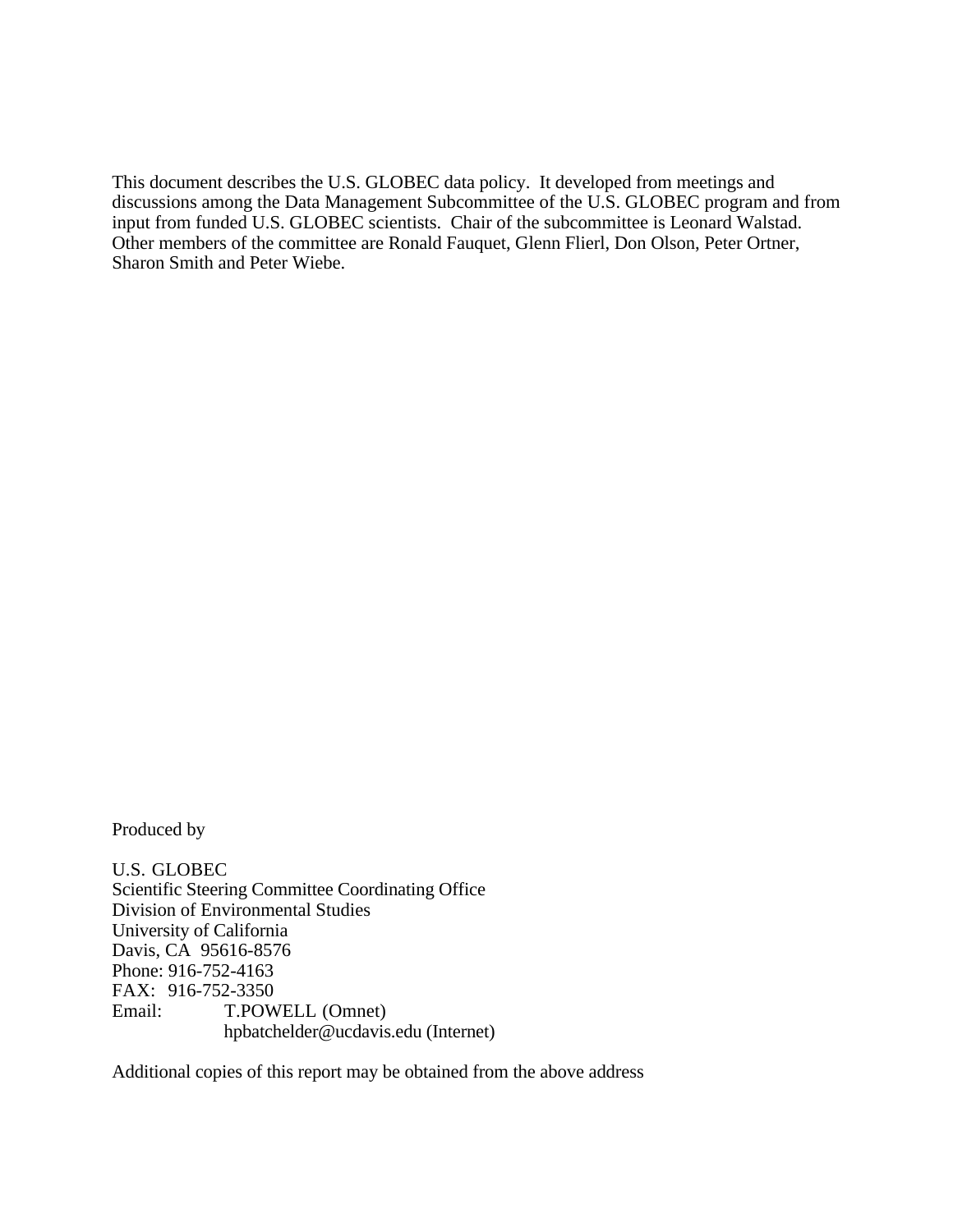## **Table of Contents**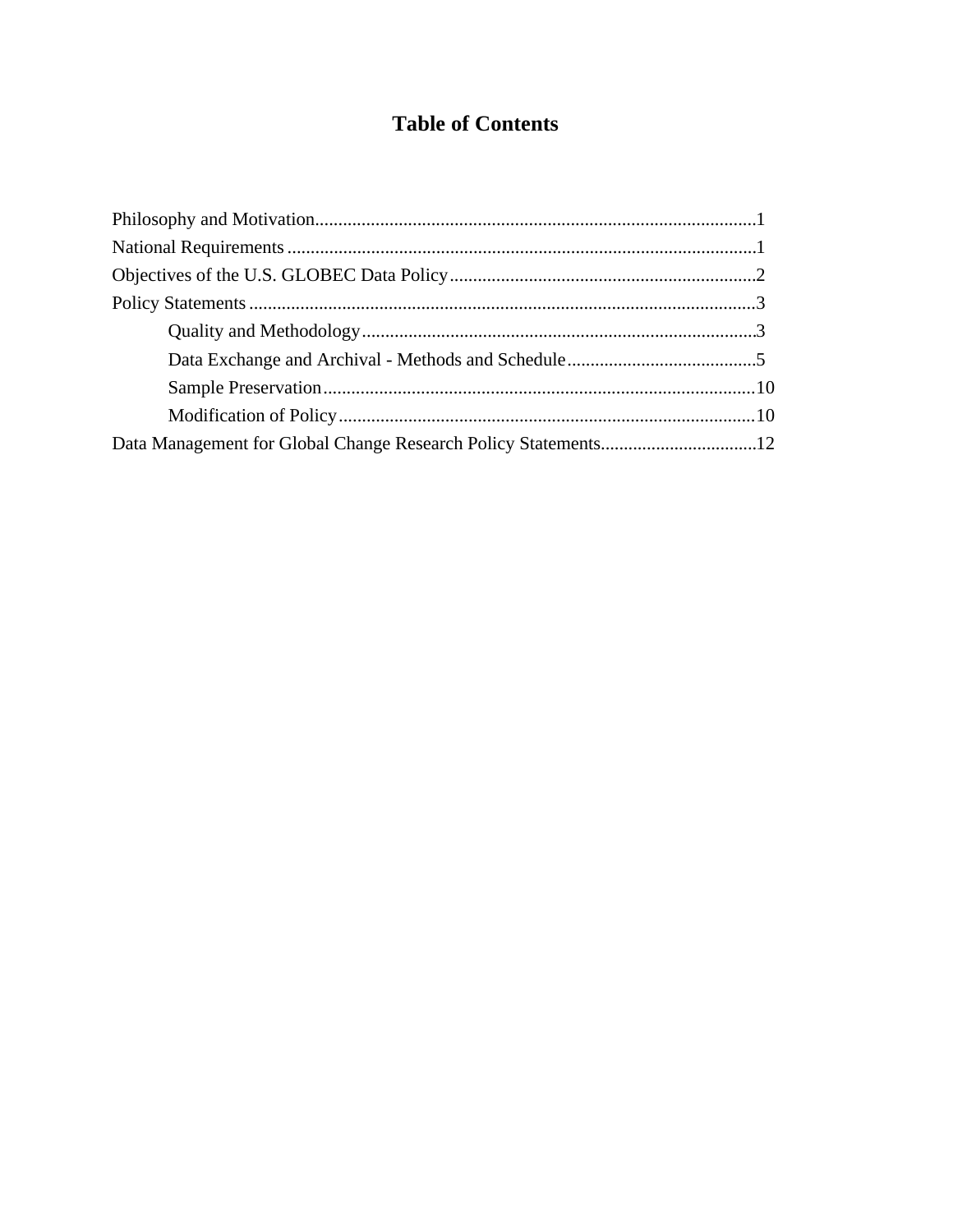# **U.S. GLOBEC Data Policy**

## **Philosophy and Motivation**

The fundamental objectives of U.S. GLOBEC are dependent upon the cooperation of scientists from several disciplines. Physicists, biologists, and chemists must make use of data collected during U.S. GLOBEC field programs to further our understanding of the interplay of physics, biology, and chemistry. Our objectives require quantitative analysis of interdisciplinary data sets and therefore data must be exchanged between researchers. To extract the full scientific value, data must be made available to the scientific community on a timely basis.

Precedent and perception have resulted in a disparity of data collection, storage, and archival methods. This makes the exchange of data difficult and may suppress dissemination of data. The U.S. GLOBEC Scientific Steering Committee seeks to enhance the value of data collected within the U.S. GLOBEC program by providing a set of guidelines for the collection, storage, and archival of these data sets.

The policy detailed below applies to all U.S. GLOBEC investigators. Field data, retrospective data sets, and numerical experiments must all be included in the U.S. GLOBEC database.

### **National Requirements**

As a component of the U.S. Global Change Research Program (USGCRP), U.S. GLOBEC must subscribe to the data management requirements of the U.S. Global Change program. These requirements are provided at the end of this document for reference. The document available from the U.S. Global Change Office also includes an annex, which should be consulted**.**

The second and seventh USGCRP policy statements address the need for exchange of data between researchers. A period of exclusive use is permitted, though the data should be made available when they become widely useful. The annex of the USGCRP expands upon this policy with the statement

" In the past, some Principal Investigators have retained data for indefinite periods, and this has inhibited their widespread use. This practice should be eliminated through active consideration of the tradeoffs between widespread distribution of data sets and the need to assure data quality and validity. The guiding principle is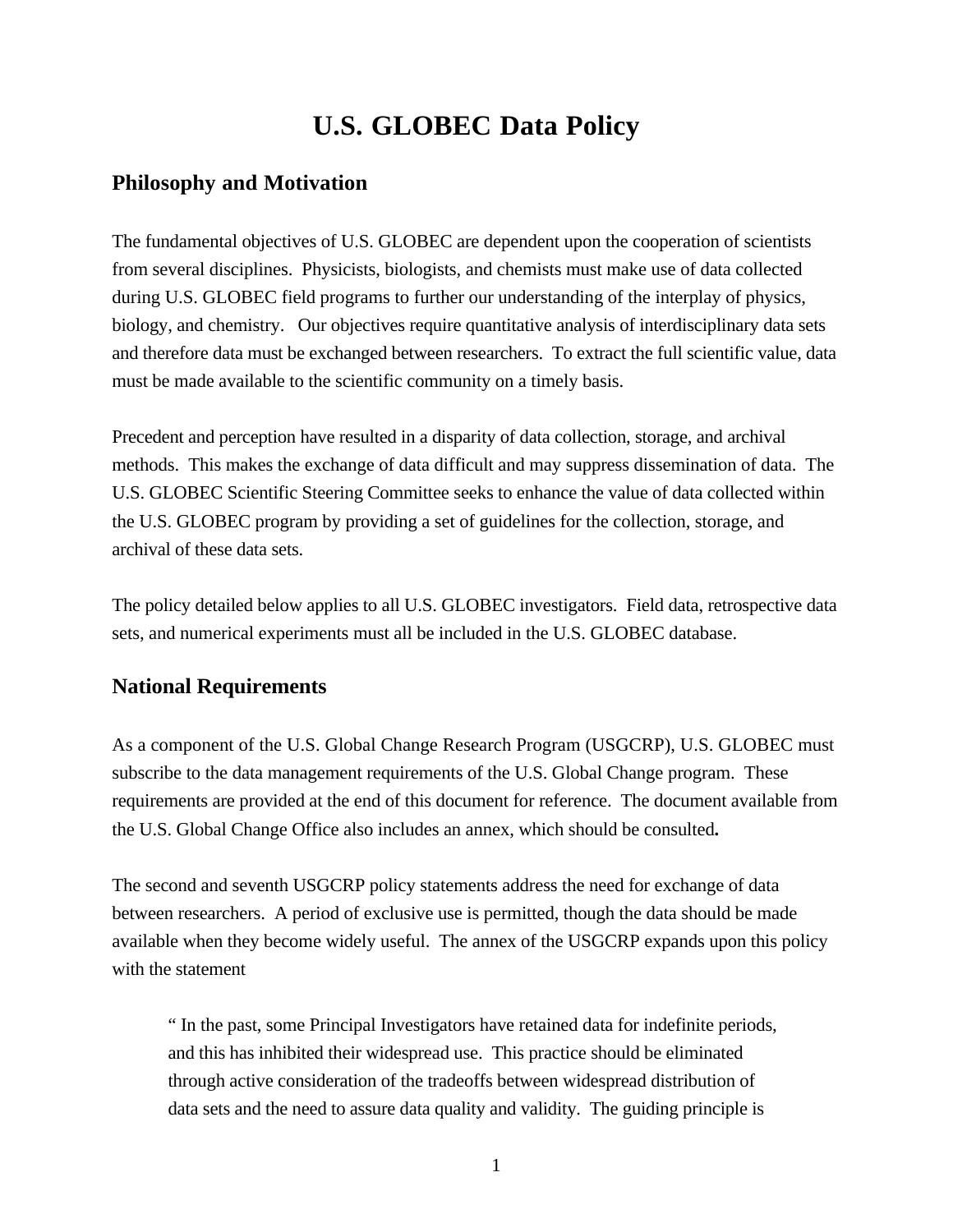that as soon as data might be useful to other researchers the data should be released, along with documentation which can be used by the other researchers to judge data quality and potential usefulness."

This clearly limits periods of restricted access to the time during which data is not generally useful. There is no provision for granting a period of exclusive use to provide the Principal Investigator with an opportunity to delay exchange until papers describing the data have been published.

Statements 4, 5, and 6 address the need to provide easy access. Statement 3 identifies the need to designate an archive for all relevant data. The policy must prevent the loss of important data sets. The annex notes that many data sets, especially biological, have no archive.

### **Objectives of the U.S. GLOBEC Data Policy**

The U.S. GLOBEC data policy consists of twelve concise statements addressing the collection, sharing, and archival of data within U.S. GLOBEC programs. Preceding these statements is text which seeks to provide some details and the motivation behind the specific policy statements. In setting forth these statements and establishing a data management office, the Steering Committee intends to increase the value of data collected in support of our mutual scientific objectives. The Steering Committee will not attempt to force an investigator to comply with these policy statements, but does wish to encourage and organize full and accurate communication. Plans for data collection must be communicated prior to execution of a field experiment to insure that all necessary data are collected. Data collected during field programs or in laboratory experiments, organized for retrospective studies, or produced from a model must be shared with the scientific community to maximize the scientific value of the data.

This document primarily addresses data collected during ship based field experiments. Extrapolation to other types of studies is expected. The policy statements anticipate that data will be organized about cruises; when measurements are not made aboard ship, the data should be organized about a period of time during which a sensible unit of data is collected. For instance, telemetered time-series data might be organized by month and near-shore benthic data might be naturally organized on a seasonal schedule. Investigators tend to organize their data into periods which are natural for their purposes. If a particular time period is appropriate for your study, then use this period for organizing and submitting data to the U.S. GLOBEC Data Management Office (DMO) while keeping in mind the need for timely submission. Investigators conducting retrospective studies should also recognize that the data organized for their purposes should in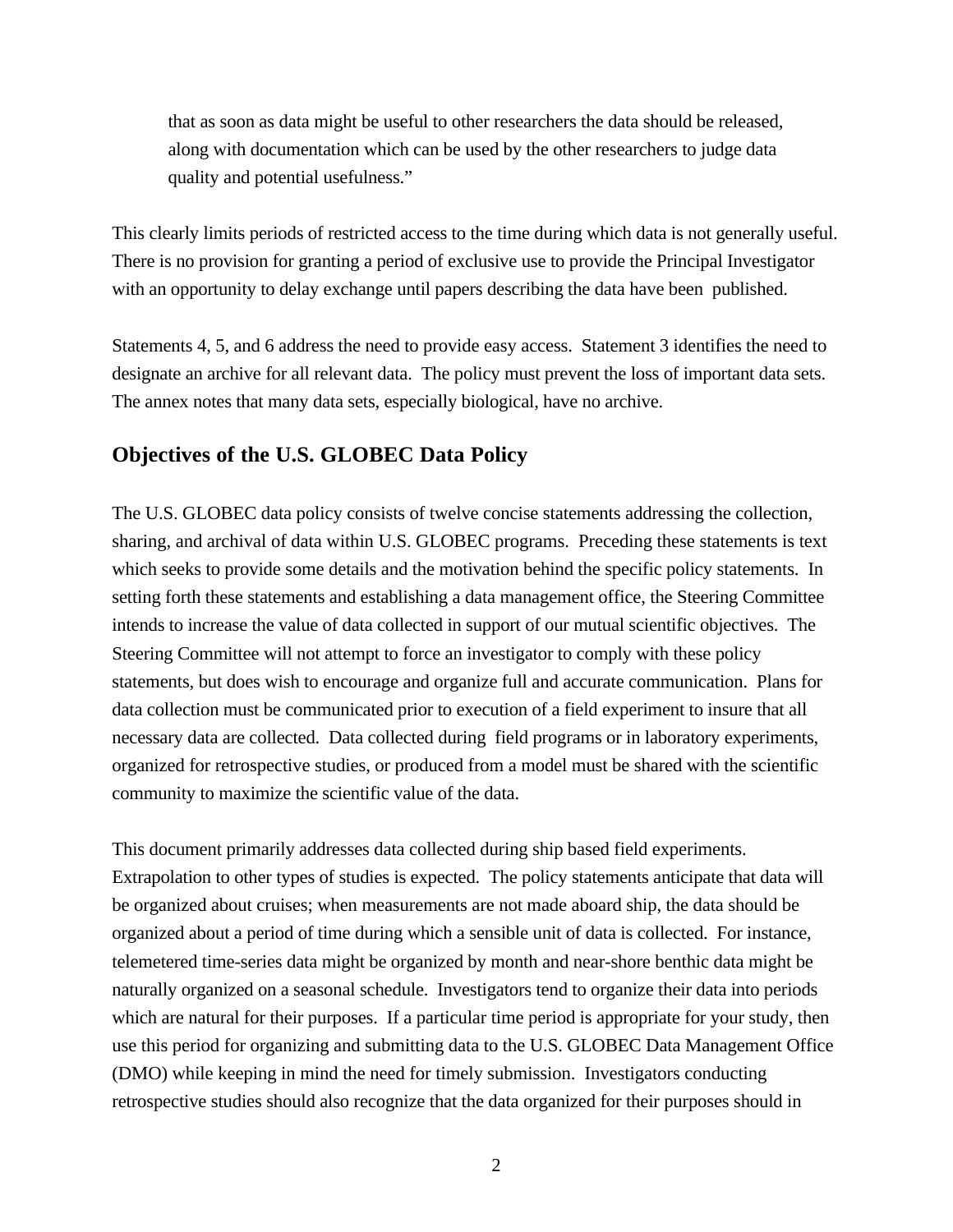general be submitted to the DMO. Data culled from generally unavailable or difficult to access archives are of great value to the community. Model results which would be useful to the interpretation of field data or comparison with later model studies should also be included. Potential candidates for submission include annual or seasonal fields of flow, temperature, and salinity, Reynolds stresses, particle trajectories, initial/boundary conditions, and surface fluxes.

### **Policy Statements**

#### *Quality and Methodology*

Data quality is of fundamental importance, yet the demands of individual disciplines vary. Recognizing this variation and the cost and effort that would be required if standards were imposed uniformly, a set of data quality requirements has been defined. Rather than specify requirements for data collection, the U.S. GLOBEC Steering Committee has chosen to assign responsibility for selection of methods, equipment, and calibration procedures to the principal investigators funded to make measurements as a component of U.S. GLOBEC.

All principal investigators are required to submit plans for the collection of data prior to execution of their sampling program. In general, these plans are expected to be similar to the information provided in proposals submitted prior to funding. The purpose of this requirement is to provide a common resource for the participating scientists to evaluate the suitability of the expected data set for achieving their scientific objectives. A single description of the expected data sets, a "data plan", will be derived by the Data Management Office from the submitted plans of individual investigators or groups of cooperating investigators. Where a group of investigators is cooperating in managing and collecting data, a single responsible scientist should be identified for each measurement type. The Steering Committee may also review the data plan to evaluate the applicability of the data set to U.S. GLOBEC goals beyond the specific experiment.

To provide the opportunity for comparison with historical data, measurement techniques should be consistent with techniques used to collect the existing data unless there is significant scientific justification for change. When new techniques are adopted, methods for relating the new data to existing data should be developed. This requirement extends to regional comparisons as well. For example, measurements made in eastern boundary currents should be designed in consideration of the existing large database for the California Current.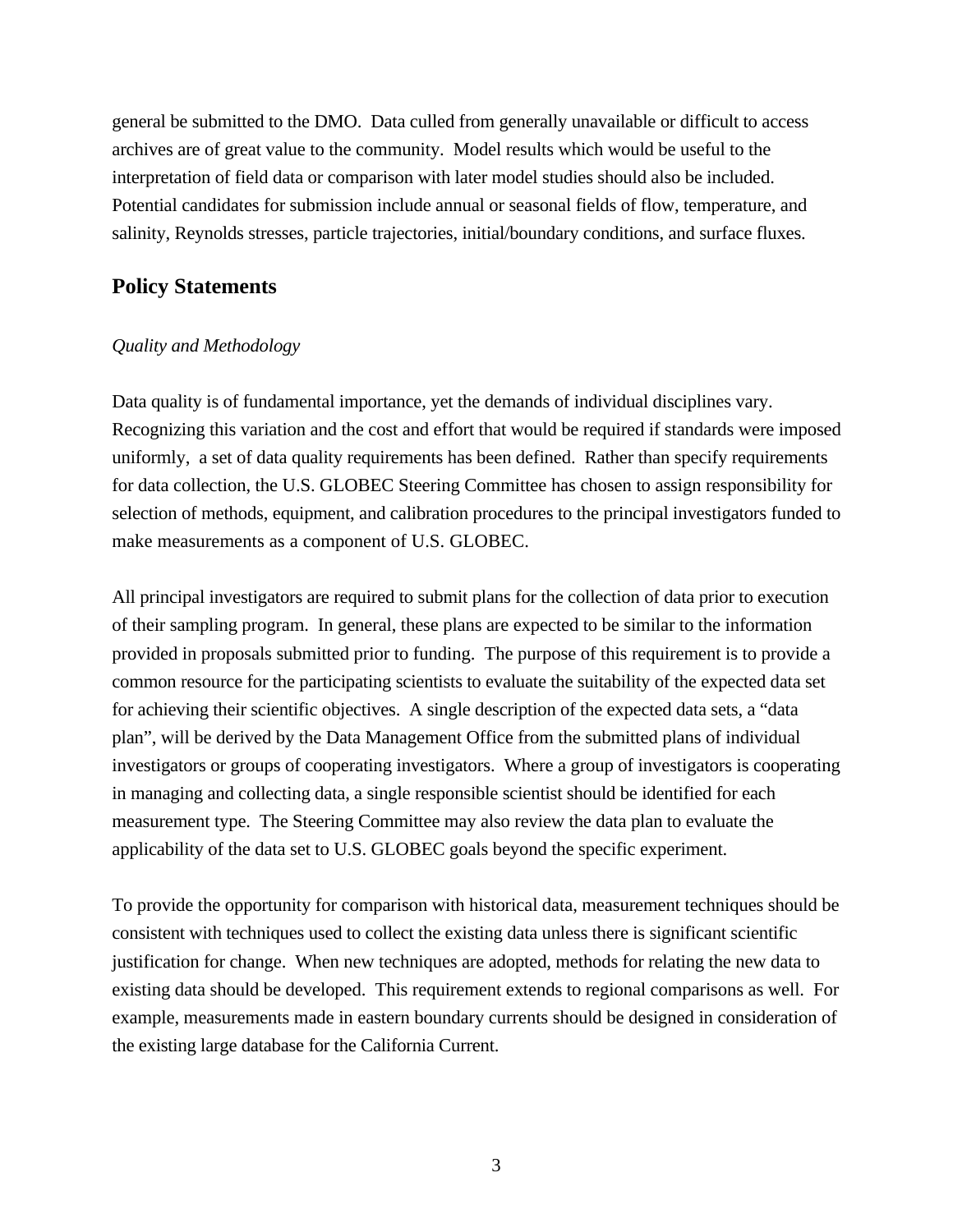- 1. Investigators must select methods and equipment which are adequate to insure that data quality is sufficient for the objectives of the U.S. Global Change Research Program and U.S. GLOBEC. At least three months prior to execution of a sampling program, the principal investigators will document the procedures that will be used to collect and process samples and data. This documentation will be submitted to the U.S. GLOBEC Data Management Office which will derive a single data plan for each cruise or field season. The derived plan will be included in the U.S. GLOBEC database for access by participating scientists. Of particular interest are the following considerations, and each must be specifically addressed by the principal investigator in describing collection and analysis methodology:
	- i. Measurements to be made and the anticipated precision and accuracy of each measurement.
	- ii. A description of the sampling equipment sufficient to permit an assessment of the anticipated raw-data quality. Typical descriptions will include where appropriate: navigation, timekeeping, sensor make and model, net opening and mesh size, rate of retrieval, mooring configuration, and similar information appropriate to the types of samples to be collected. Note that where the data collection equipment is well known or documented in generally available technical reports or the published literature, the need for documentation will be substantially reduced and may be satisfied by identifying the system or referring to the appropriate documentation.
	- iii. A description of the analysis methodology sufficient to permit an assessment of the anticipated analyzed-data quality. Typical descriptions will include where appropriate: filter size and type, sample preservation technique, counting method, numerical algorithm, incubation procedure and similar details as appropriate to the measurements planned.
	- iv. A discussion of the means by which the measurements to be taken could be compared with historical observations or with regions which are thought to have similar ecosystems. When the sampling method is critical to the interpretation and utilization of a data type, a description of sampling methods used in the region or in similar regions during past experiments must be included. Where the planned sampling method differs from the previously used measurement technique, the principal investigator must either demonstrate that a quantitative comparison will be valid or provide justification for the change in technique. The Steering Committee supports collection of calibration data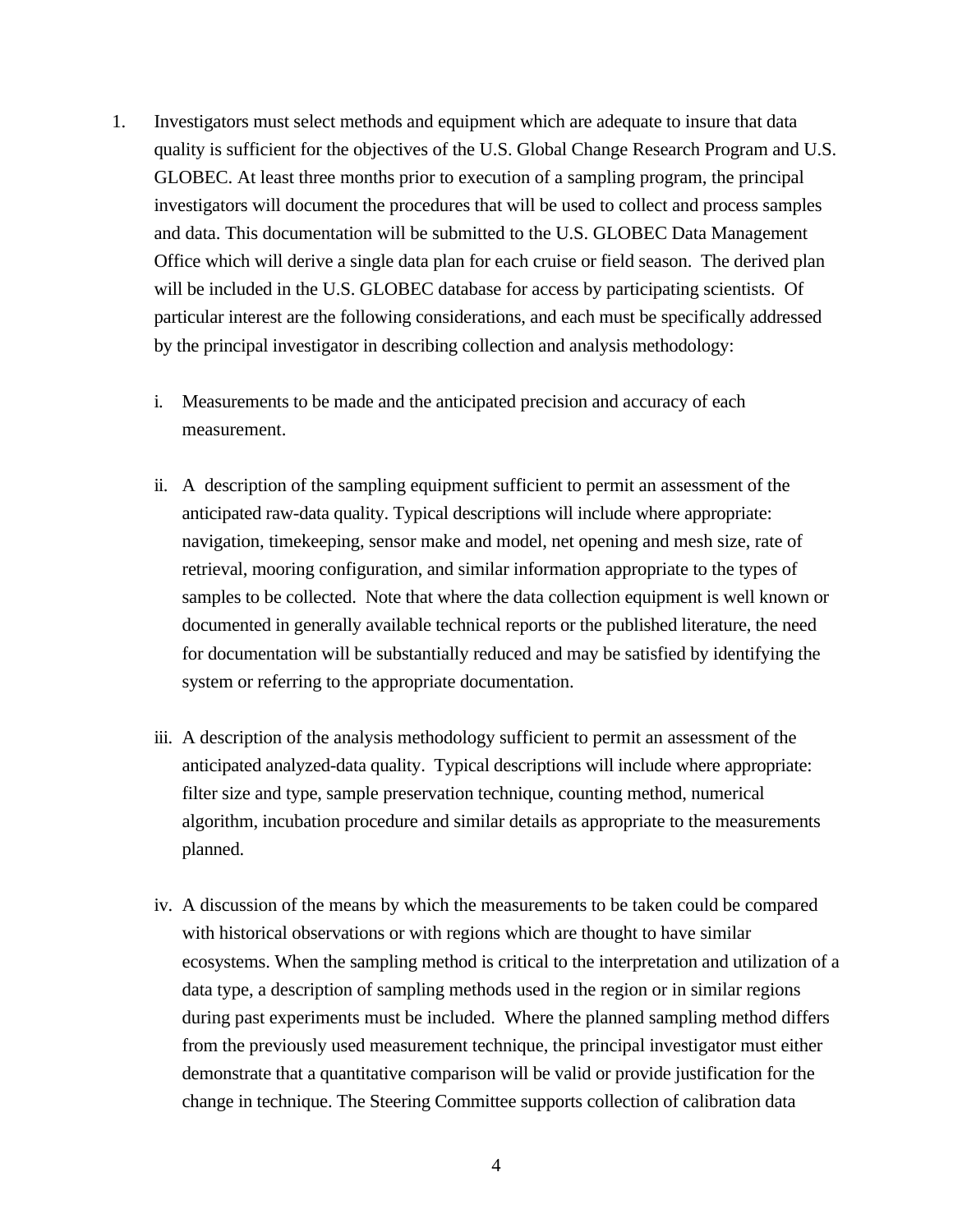where the requirement for comparison with historical data is in conflict with the modern scientific objectives.

- v. Ancillary measurements needed to achieve the investigator's scientific objectives.
- 2. Documentation of the measurement and analysis techniques used to produce the data set must be submitted with the data to the U.S. GLOBEC Data Management Office. This documentation will be similar in form to the documentation submitted prior to sampling.
- 3. The investigator is responsible for estimating the accuracy and precision of each measurement and recording this information in the database.
- 4. The overall objectives of the USGCRP and U.S. GLOBEC demand knowledge of the physical setting of the ecosystem. To this end, physical data must be acquired with biological measurements. In general, the following measurements must be made and included in any biological data set:
	- i. location and time (to within 200 m in the horizontal, 2 db in vertical, and 1 minute in time)
	- ii. temperature and salinity (to within  $.02^{\circ}$ C, and  $.02$  ppt.)

Of course, remote sensing (e.g., acoustic sampling) makes it impossible to determine the physical environment at the location of the measurement. Where possible, temperature and salinity sensors should be combined with biological sensors or profiles should be taken between tows.

5. The investigator is responsible for insuring that the quality of the data available to the community is of as high a standard as possible. Specifically, corrections or improvements made subsequent to submission of the data to the U.S. GLOBEC DMO must be submitted to the DMO. The DMO will endeavor to inform users of the data of any corrections or improvements.

#### *Data Exchange and Archival - Methods and Schedule*

A data system must facilitate the exchange of data and insure the long-term existence of the data set. National requirements for submission of data to the National Oceanographic Data Center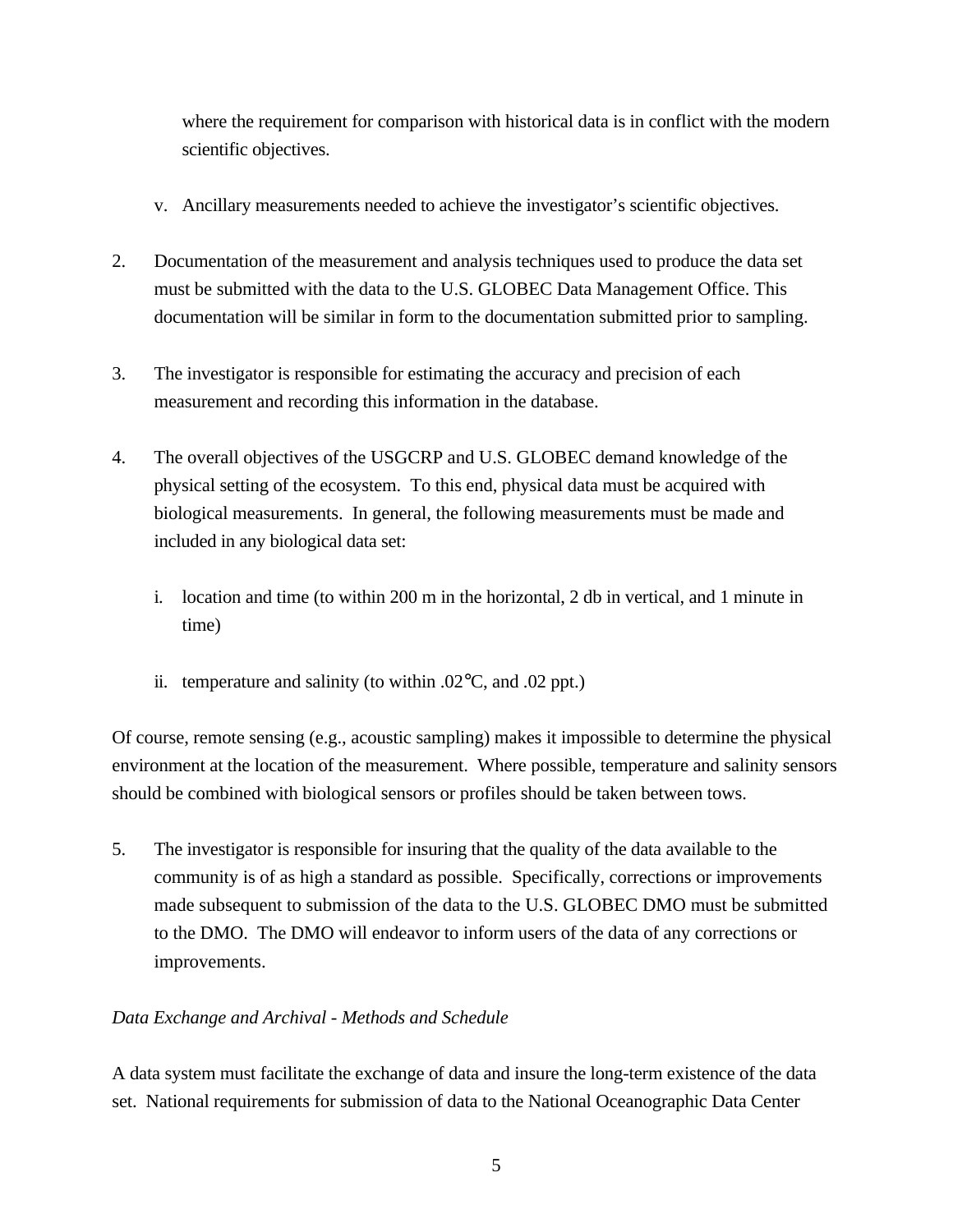(NODC) must be satisfied either by the investigator or by a data management office. Because some of the data types will be new and because there is no existing data center which will permit both submission and retrieval of interdisciplinary data sets, a data management office is needed to facilitate exchange and cooperate with NODC on establishing a national capacity for the exchange of interdisciplinary data sets. While this office will accept responsibility for submitting data to NODC, the primary objective of this office is to provide a mechanism for the exchange of interdisciplinary data sets.

The reader is reminded that it is not ethical to publish data without proper attribution or coauthorship. **Beyond this, the U.S. GLOBEC Scientific Steering Committee believes that the intellectual investment and time committed to the collection of a data set entitles the investigator to the fundamental benefits of the data set. Therefore, publication of descriptive or interpretive results derived immediately and directly from the data is the privilege and responsibility of the investigators who collect the data. The purpose of a data archive is to facilitate collaboration between scientists, the combination of multiple data sets for interdisciplinary and comparative studies, and the development and testing of new theories. Any scientist making substantial use of a data set should communicate with the investigators who acquired the data prior to publication and anticipate that the data collectors will be co-authors of published results.** This extends to model results and to data organized for retrospective studies. As possible, the U.S. GLOBEC Data Management Office will encourage and facilitate the ethical and courteous use of data within the archive. In particular, the U.S. GLOBEC DMO will maintain a list of all data access and will notify those who access the data of our commitment to the principle that data is the intellectual property of the collecting scientists.

Data collected for U.S. GLOBEC field programs will be diverse and there is a substantial emphasis on the application of emerging technology. Therefore, the schedule for submission of data products must differentiate between types of data and provide a mechanism for flexibility where application of the data submission requirements is impractical. While these requirements must be followed, the spirit of the USGCRP Data Policy is that the data be made available whenever it is of general use. In some cases, this may require multiple submissions of the data set. This will be necessary when a portion of the data is not available promptly or if calibrations need to be changed after the original submission of the data.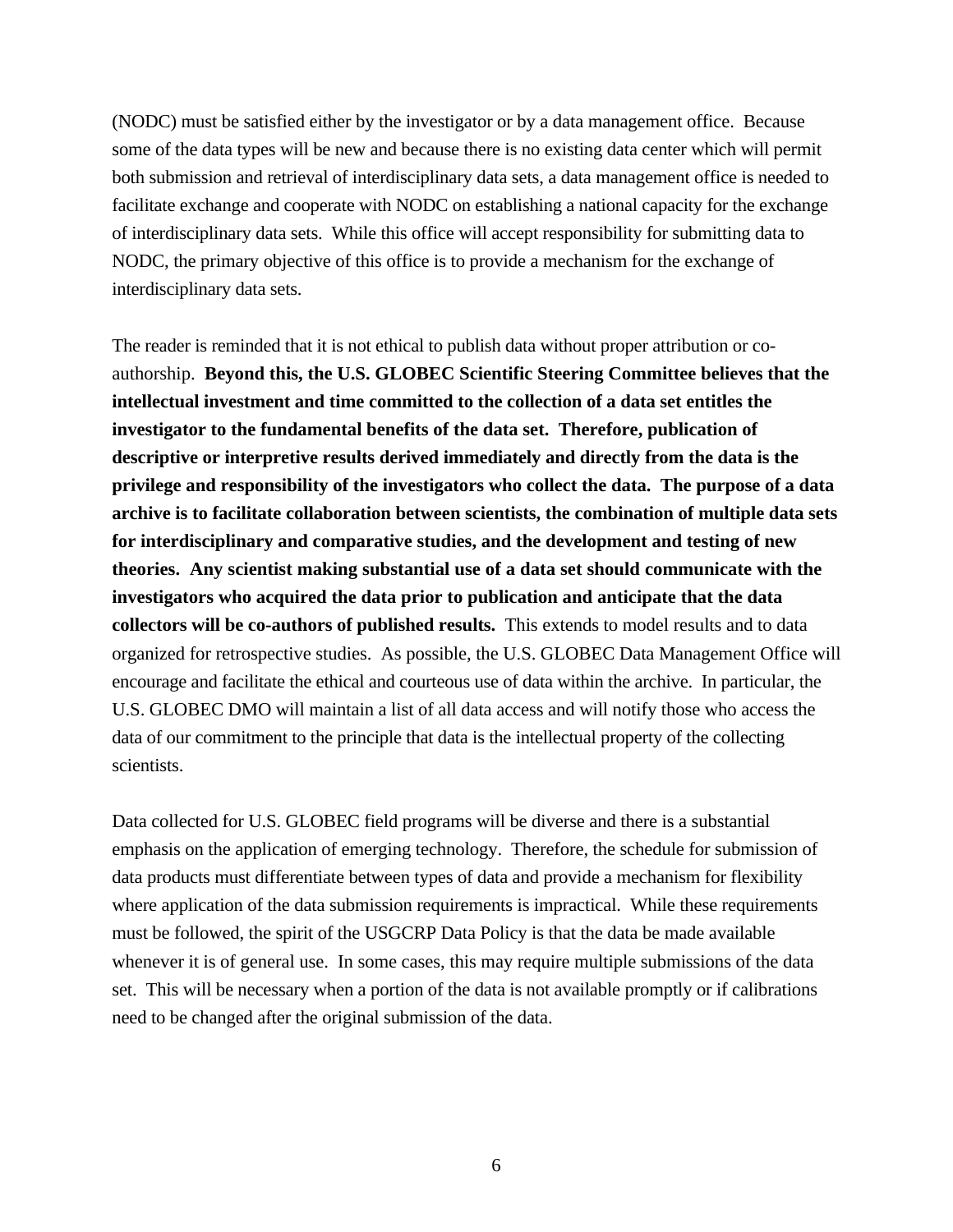Data sets consist of both the actual measurements and also descriptive data, sometimes referred to as metadata. Metadata consists of location, time, units, accuracy, precision, method of measurement or sampling, investigator, reference to publications describing the data set, a description of the processing of the data, etc. This information is often crucial for correct interpretation of the measurements. Therefore, U.S. GLOBEC databases must include all relevant metadata in a form which can be used efficiently by analyzers of the data. As the primary user of the data, the principal investigator is uniquely qualified to determine the relevant information needed to make use of the data.

U.S. GLOBEC field programs will frequently involve the coordination of several investigators making independent measurements in a cooperative sampling plan. Some information will be common to all investigators; time and location are needed for each measurement. Users of the data will need to know the full suite of measurements and the sequence in which the measurements were taken. Also, consistency of the data set is of paramount importance; measurements taken at the same time and location should have identical time and spatial coordinates recorded in the database. Of particular concern is the use of time to determine location from the navigation log. Careful maintenance of consistent timekeeping is critical and investigators are required to document the procedures which will be used to insure that temporal and spatial errors are controlled. The U.S. GLOBEC Steering Committee strongly recommends the use of a logging system which will record the underway data (navigation, and where available meteorology, near-surface temperature and salinity, and any other data collected automatically). These data should be integrated with data records made by other sampling instrumentation. This will greatly simplify the task of inventorying the data set and insuring the most accurate navigation possible. Whether or not an electronic logging system is used, responsibility for maintaining and reporting a log of all measurements lies with the chief scientist of the experiment.

- 6. Within three (3) months after collection, a detailed inventory of measurements made during the cruise or field season must be submitted to the U.S. GLOBEC DMO by the chief scientist of the experiment in cooperation with the participating principal investigators. This inventory will include the time and location of each measurement and a schedule for submission of full or partial data sets. Of special concern is the inventory of biological samples; all information necessary to retrieve a specific sample must be recorded in the database. Also, any anticipated problems with the data should be reported at this time.
- 7. Measurements which do not involve manual analysis and which would be useful to the science community must be submitted by the principal investigator within six (6) months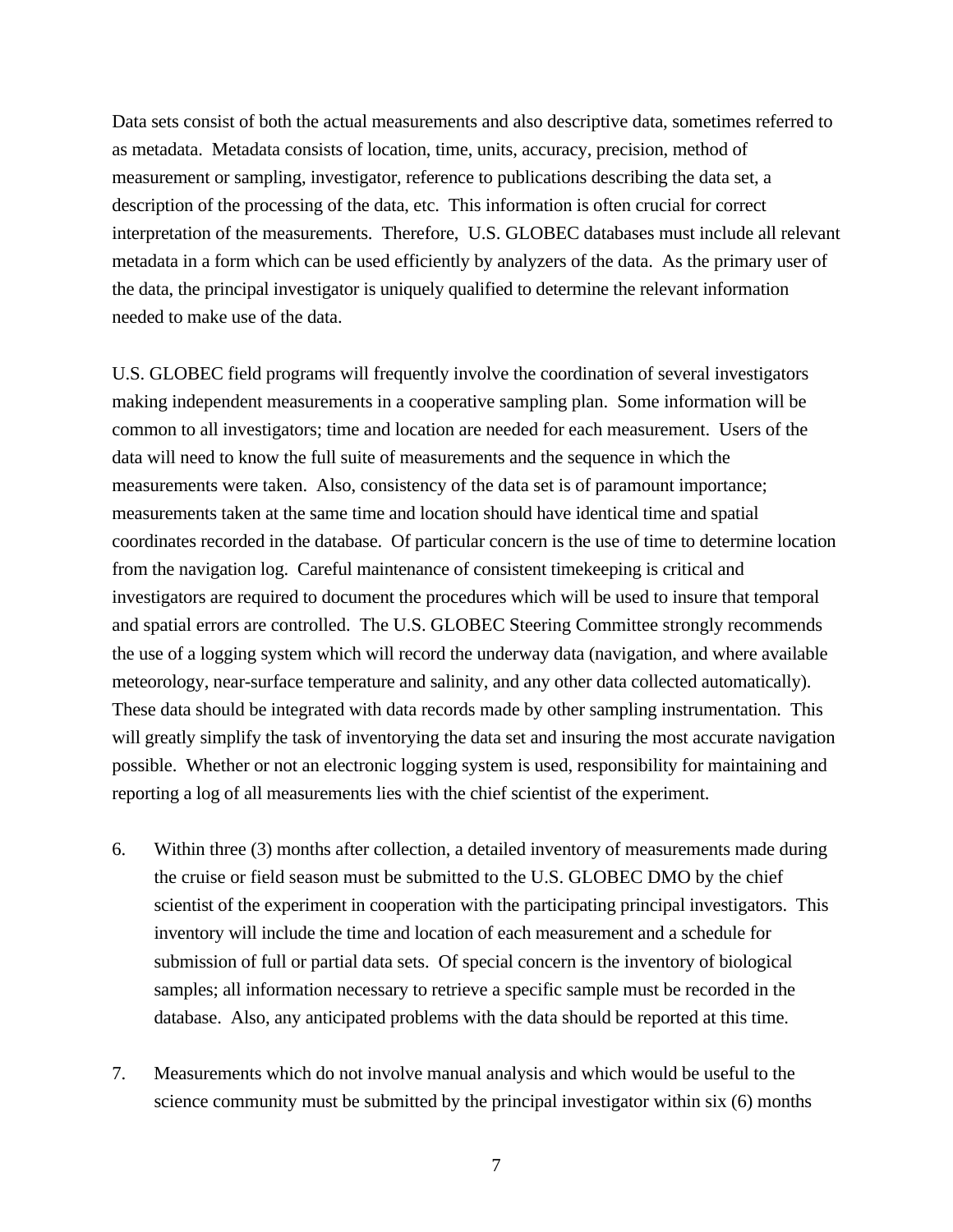after collection. Metadata should include any procedures that were followed to correct errors, remove noise, or otherwise modify the collected data.

Plankton samples inherently present special problems with respect to data policy. The data submission in the case of readily producible statistics, such as displacement volume, and easily producible data, such as silhouette photographs, may be available within the time frame above. The longer time frame associated with sorting plankton requires a more flexible policy which is tied to the completion of a significant portion of the sample suite from a cruise. That is, when an investigator completes the analysis of a set of samples to the degree they form a useful measure of conditions observed during a cruise, the data should be submitted. A data set becomes useful to the community at the same time that the investigator begins to use the data for ocean science. Investigators must plan resources and technician time to accomplish these primary data reduction tasks within one year from the end of the cruise during which the samples were collected.

8. All other measurements and any standard analyses of these measurements must be available to the community within one year after collection. Standard analyses include the displacement volume, species counts, and silhouette photographs of net tows, displacement volume and grain size distribution of sediment trap samples, and any other similarly producible derived data. This is not a requirement that these standard analyses be conducted. Principal investigators are responsible for selection of the types of analyses appropriate for the scientific objectives of the experiment. We expect that these analyses will be specified in the proposal and in the planning document described in policy statement 1. Any analysis similar to those listed above and produced from U.S. GLOBEC samples by the investigator or by any other scientist must be submitted to the U.S. GLOBEC DMO. Metadata must include any procedures that were followed to analyze the samples, correct errors, remove noise, or otherwise modify the collected data.

The primary responsibilities of the DMO will be to accept data from U.S. GLOBEC investigators, to verify the data has been properly transmitted, to report on the status of data submissions to the Program Manager and the Steering Committee, and most importantly to facilitate the interdisciplinary exchange of data. Also, the DMO will provide standards for the creation of the database particularly concerning the types of operations supported by data objects. These standards will be designed to conform with the data policy and to insure that the structure and appearance of the database is relatively consistent between separate contributions.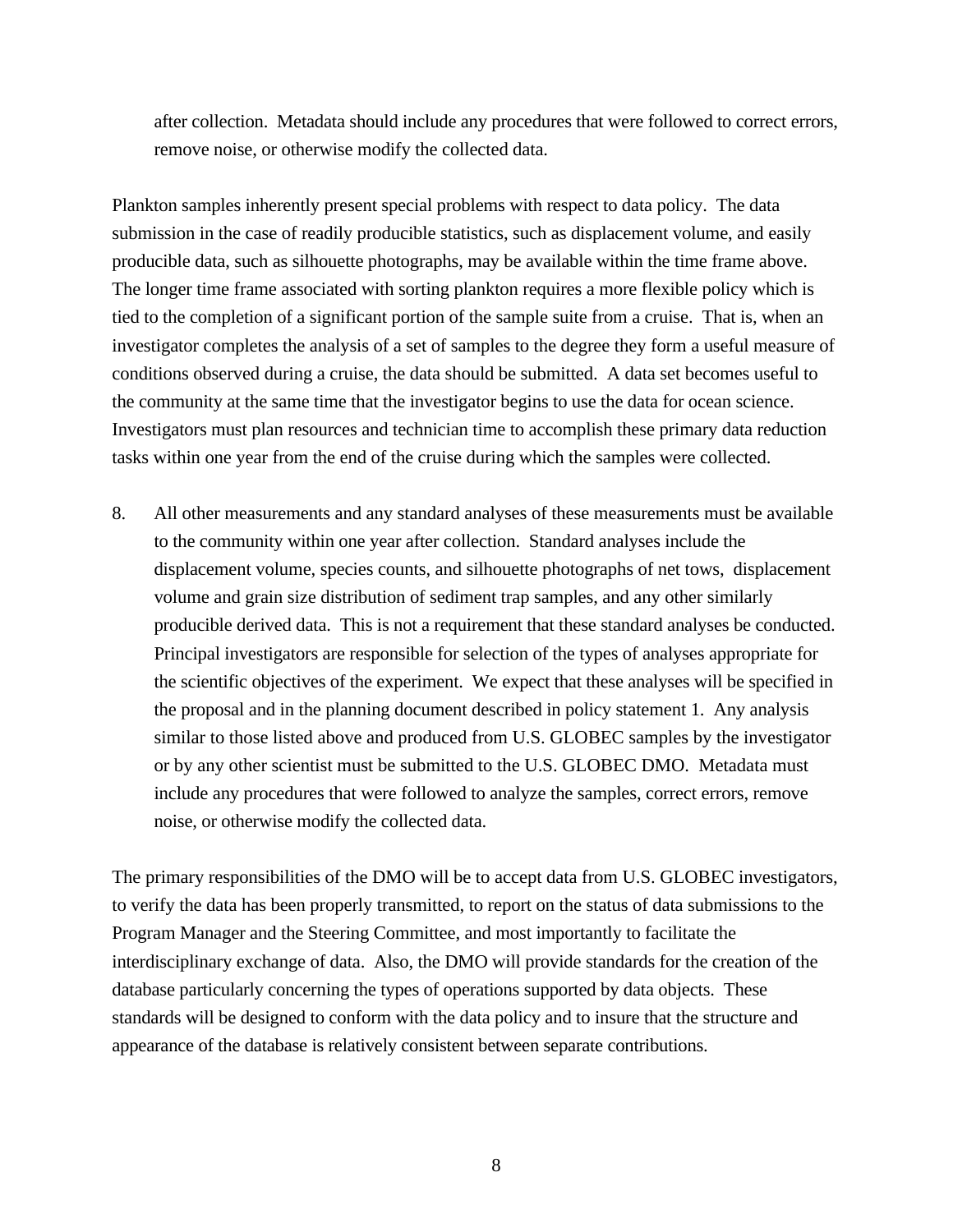We believe that a useful database must support extension to new data types and be distributed. The wide range of data types expected within U.S. GLOBEC and the emphasis on technology application which will lead to new data types suggests that current database technology is insufficient. Object oriented methodology, which is currently emerging in programming languages and database implementations, appears to satisfy our need for multiple and easily extensible data types. Distributed databases have the advantage that the data collector is directly involved with creation of the database. If the database system is well designed, then the data collector may use the same system to access the data that is being used by the research community. This would be a significant improvement over the present situation.

To satisfy our objectives for a database which is distributed and which can handle arbitrary data types, U.S. GLOBEC is cooperating with JGOFS and the community efforts under the auspices of The Oceanography Society. These are evolving systems and important issues have not been fully resolved, however, the initial U.S. GLOBEC data system will be the JGOFS system. Important issues include cost and accessibility which will be assessed during the first year of the DMO. Each principal investigator and chief scientist should consider using the JGOFS system. Transferring the data to the DMO will be greatly simplified since all that is necessary with a distributed data system is the name and location of the database. The DMO will take responsibility for obtaining the data when investigators use the JGOFS type database.

Archival will be accomplished on two levels. The DMO will serve as the initial archive and for the length of U.S. GLOBEC, data will be available on-line from the DMO. In addition, the DMO will be cooperating with NODC to insure that the data is transferred to a permanent archive. NODC is committed to providing an accessible archive for all ocean data. When measurements are taken in foreign waters, the DMO will be responsible for communicating data reports to the State Department as required.

- 9. Investigators will either submit data to the Data Management Office or place it on-line as a U.S. GLOBEC distributed database. Standards for submission formats and development of the database will be specified by the DMO in support of the objectives of the data policy. The DMO will verify that the data is properly represented in the database and report on the status of data submission to the Program Manager and the Steering Committee at each Steering Committee Meeting.
- 10. The DMO will serve as an intermediate archival location and data source, will transfer data to the NODC, and will prepare the necessary documentation for data collected in foreign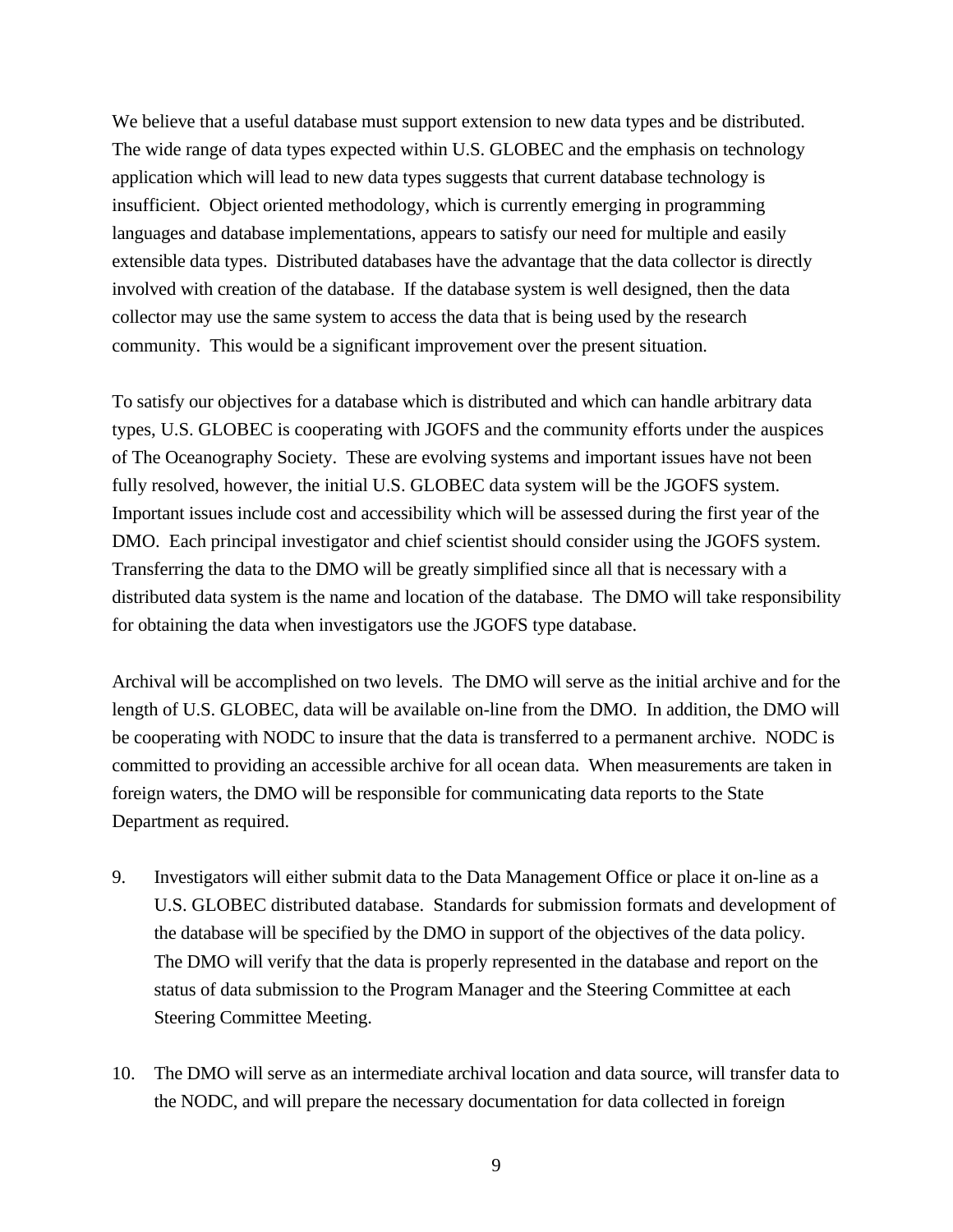waters. The DMO will communicate the data policy to all producers and users of U.S. GLOBEC data. In particular, the rights of the data collectors, organizers, and producers of the data will be communicated to those who access the database.

#### *Sample Preservation*

Investigators are responsible for maintaining biological samples for at least twenty (20) years. A representative subset of the sample must be preserved in reagent grade alcohol for later genetic analysis. Preservation techniques are to follow currently accepted practice for the particular type of sample. For example, preservation of macro-zooplankton in a buffered formaldehyde solution at a temperature between  $10^{\circ}$ C and  $25^{\circ}$ C is generally adequate<sup>1</sup>. In addition, investigators should anticipate that other scientists will need physical access to these samples and may need to subsample the original samples. In general, requests for access to the samples should be approved if the objectives of the study are compatible with those of the USGCRP and U.S. GLOBEC. Investigators are responsible for the maintenance of the archive and therefore may reject requests which would damage the samples. Disputes will be settled by the parties submitting letters stating their positions to the Program Manager and to the U.S. GLOBEC Steering Committee. As the Smithsonian is the official repository of biological samples in the United States, samples from U.S. GLOBEC funded field programs should be offered to the Smithsonian before disposal.

11. Biological samples will be preserved following currently accepted practice for the particular contents. Sub-samples of a representative subset of the samples must be preserved in reagent grade alcohol for later genetic analysis. These samples will be retained for a period of 20 years and shared with the community as requested. Institutional representatives should be made aware that these samples must be stored for this extended period at a controlled temperature. Prior to disposal, the samples must be offered to the Smithsonian.

#### *Modification of Policy*

Recognizing that ours is an evolving field, there may be a need for modification of policy in the future. Specification of an archive will be done in the near future. Other issues may arise. The Steering Committee reserves the right to change the Data Policy. Any changes will be made with respect for the resource needs of investigators with regards to the processing and distribution of

<sup>1</sup> Zooplankton Fixation and Preservation, H. F. Steedman, Editor, UNESCO Press, 1976, p. 145.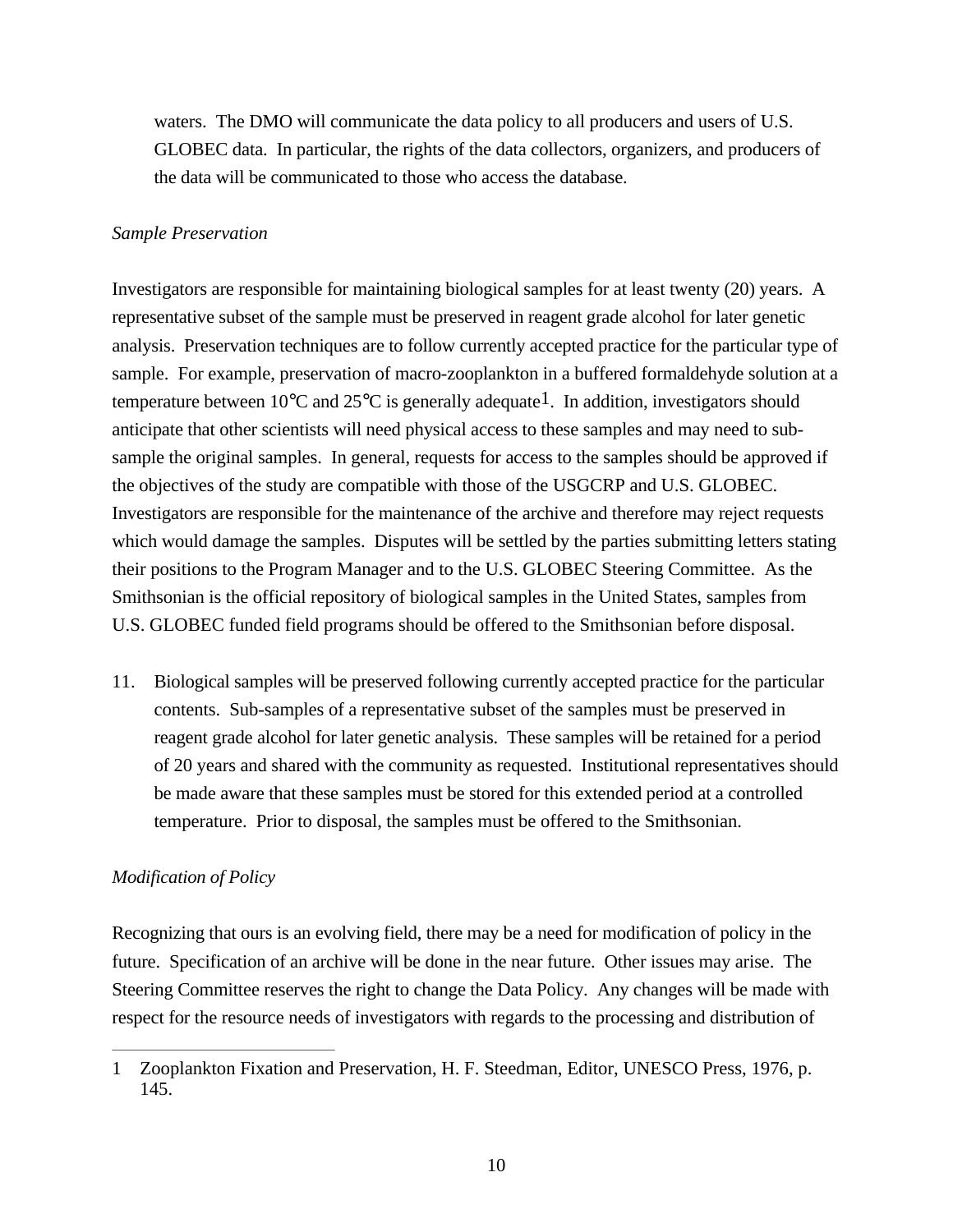information. When changes in data policy would require substantial increases in equipment, supplies, or personnel, current investigations will not be expected to comply with the changes.

Some investigators may wish to be exempted from all or part of the data policy requirements. The only reason for exemption is a lack of general usefulness of the data collected and there may be data sets which are not of general usefulness within the time allotted. In these cases, the investigators should submit a request for exemption to the Program Manager and Steering Committee for review and a decision.

12. Requests for exemption from the data policy should be submitted to the Program Manager and the U.S. GLOBEC Steering Committee.